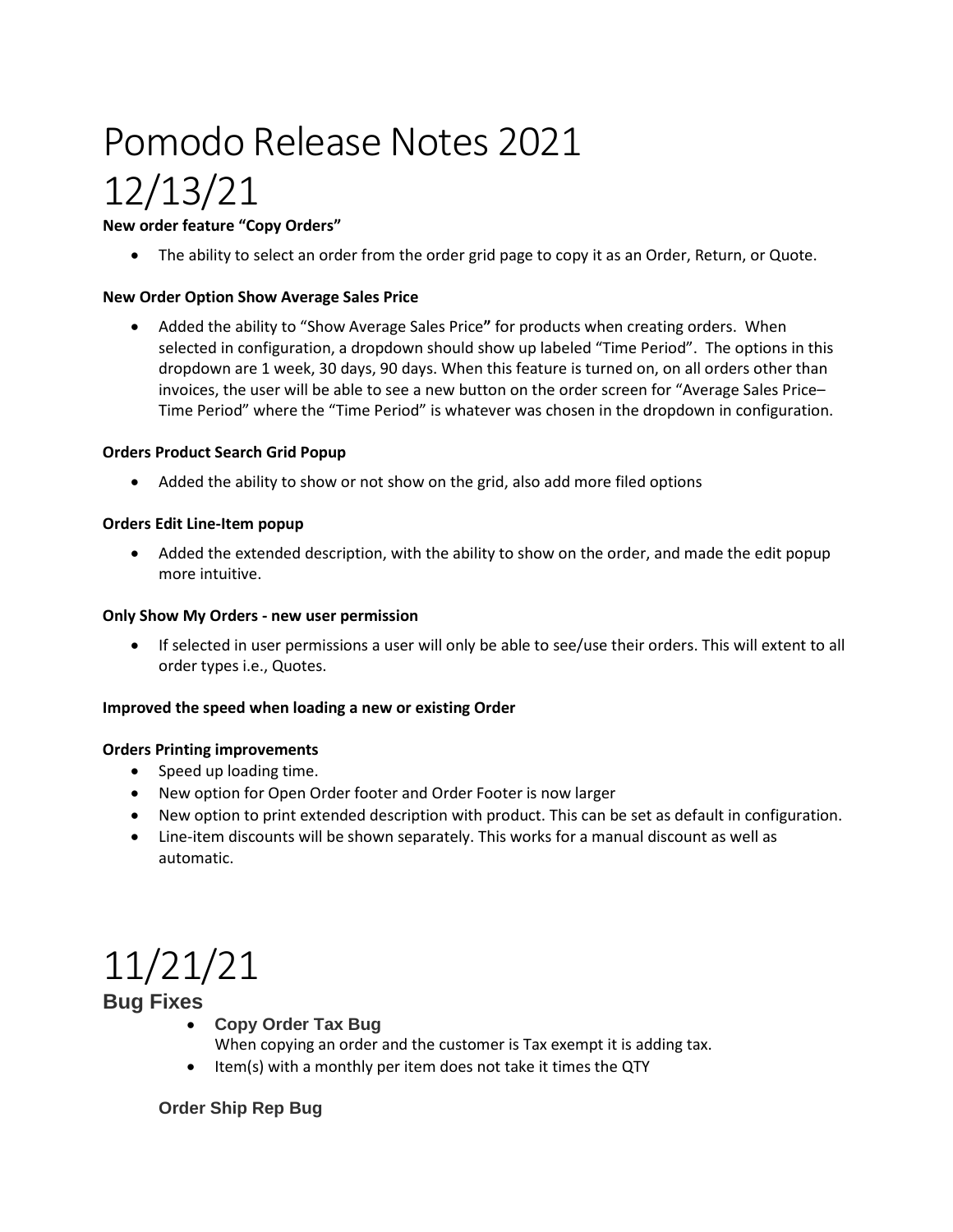- Unexpected Error for Non-Ship Rep Retailers
- Orders Ship Rep not showing HQ Users
- Bug in Orders-Ship Rep dropdown says Choose Sales Rep

## **Enhancements and Improvements**

### **Package Type Setup Screen**

- Changed the Package Type setup screen to be more intuitive.
- Will not let users save without all fields having values.

### **Product List Report Improvements**

- Convert the Product List Report to new reporting engine
- Show manufacturer
- Added a Filter for Primary Vender
- Option to show package type on Product List Report
- Added Sellable/Receivable Filter

### **Assembly Improvements**

- When Using Modify Component Price, leave Current Base Price and allow the user to backspace and save new, modified prices.
- When a product's price information is updated, check if the product is assigned to any assembly product's component or assembly group component. If it is, then recalculate the assembly product's base price.

#### **Bug Fix**

- Fixed bug where cost not calculating correctly on Assembly
- Unexpected Error While Saving Product from Assembly, prior to this we were modifying component price and updating component price.
- When Assembly Package is selected, should not be able to edit anything under Each Component Base Price.

### **HQ Changes**

- Change the Modify Component Price button in HQ only to "Modify Sub-Location Component Prices".
- Change the Use Modified Component Price in All Locations in HQ only to "Update Locations with Modified Component Price".
- Added Toggle button that will turn all location Modified Component Price on after running "Update Locations with Modified Component Price"
- In the HQ Product Page, the Location Prices tab should be using the retailer's default cost (Weighted Average Cost or Last Cost). It is currently always using Last Cost.

## 11/8/2021

### **Bug Fixes**

- **Cannot Lower Base Price from Package Tab** 
	- o User is able to change base price here, but it will not update the base price if the user was trying to lower the base price, for any member of the family.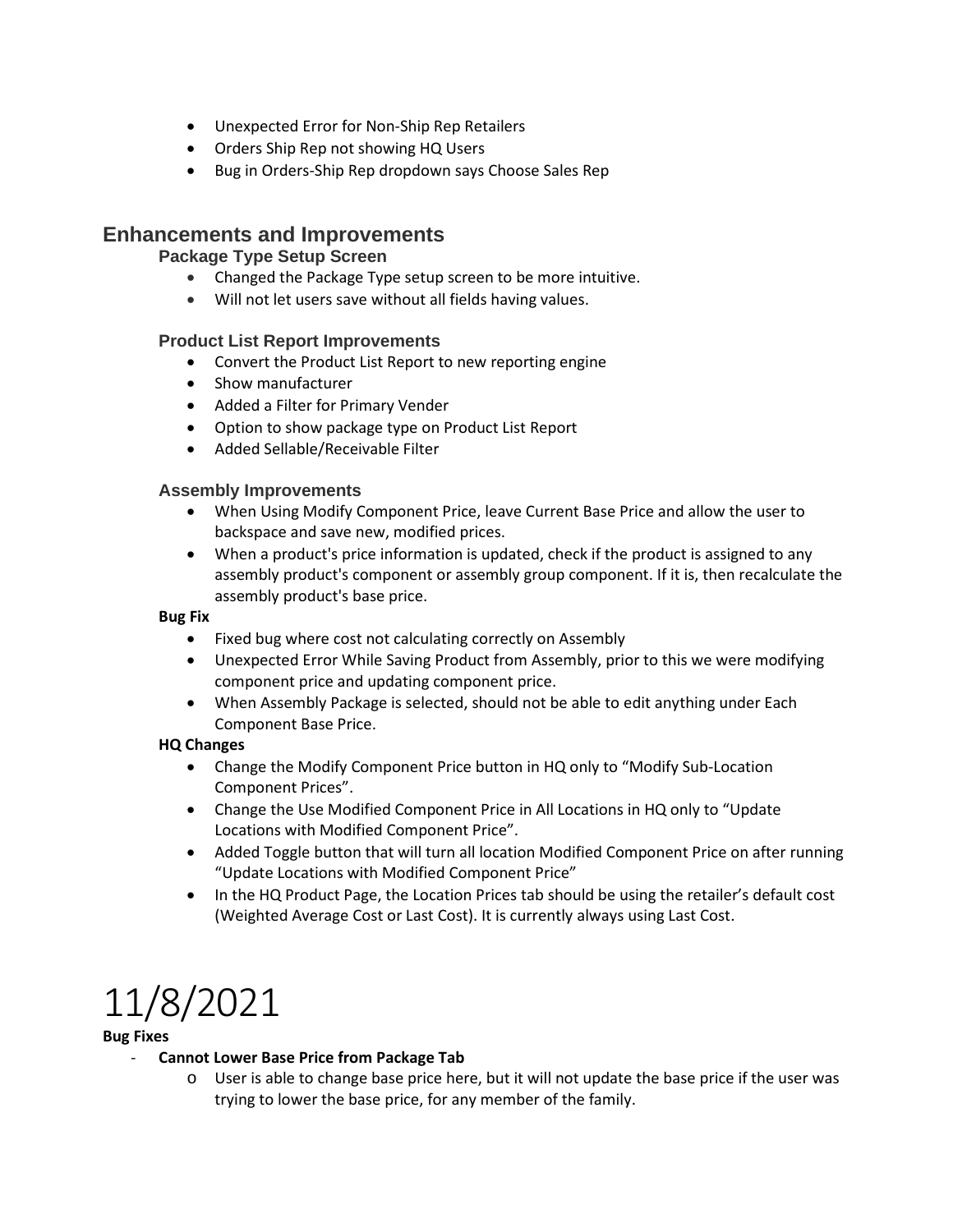- **Error on Product Page when Clicking Save & Continue**
	- o When the Save & Continue button is clicked on any tab in the Product Page, a JavaScript error occurs.
	- o This has the effect of causing certain parts of the page accessed after (such as the Packaging tab) to stop working.

## 10/17/2021

## **Enhancements**

- Product Quick Add
	- o Added a "Clear Filters" button
- Product Sales by Date Report
	- o Report has been revamped and converted to new report engine
	- o Added ability to save what displays on your columns
	- o Added Show Qty on Hand and other column options

### **New Feature**

- Home Screen Widgets that are "Mobile Friendly"
	- o You now have the option to display data widgets on your Pomodo home screen to easily see important data (set up per user in user configuration)
	- o POS Widgets: Show register info, show todays POS Audit
	- o Sales Widgets: Show today's sales totals, show today's top sellers
	- o Other Widgets: My Time Clock

### **Bug Fix**

- **Orders** 
	- o You could send a quote/order to the shipping bump bar even when shipments were not active.

## 9/20/21

- New filter added to Customers to search for address
- Added filter options for Product List in Discount Pricing Tool: Package Type and Primary Vendor
- Added new Product Sub Type for square footage items with the ability to manage price and cost by the square foot. Call to set up training if you would like to take advantage of this feature or learn more.

## 8/11/21

Vendor Reorder Report: The vendor reorder report was redone to be more efficient

- There are now 2 sections that can be expanded to better organize the filter options and configuration options for the report
	- o Vendor Reorder Report Filter Options: This is where all of your filter options are located. You can click on this to expand the section and enter your criteria
	- o Vendor Reorder Report Show Column Options: This now allows you to show and hide columns based on what you need to see. You can also customize the time period here. By clicking save in this section you can save your options for the next time you run it.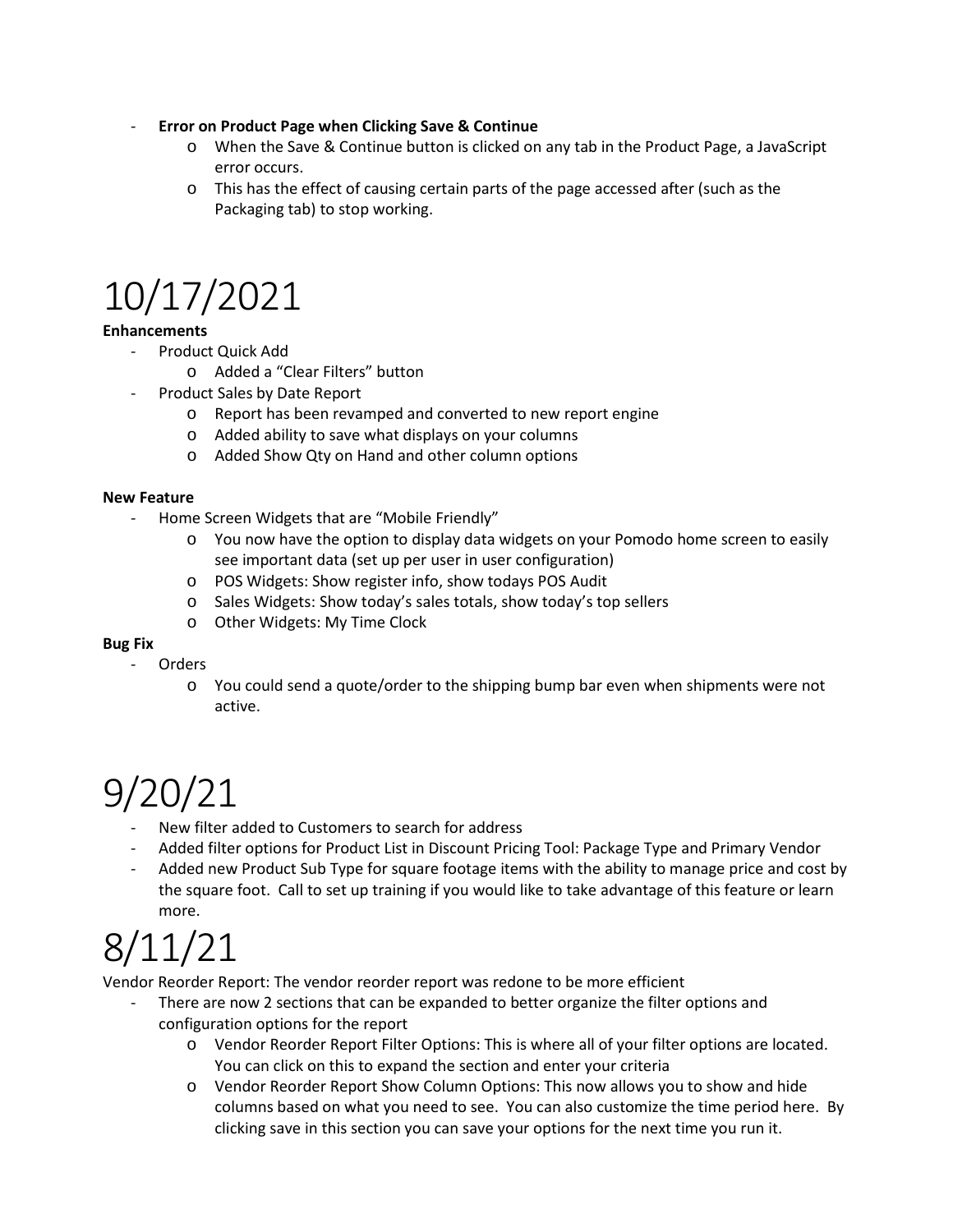# 8/4/21

New Report! No Sale Report- You can now view a report showing when "No Sale" is used at the POS. This report must be turned on. If you do not see this option, please reach out to your account manager to activate.

# 8/1/21

Transaction Search- When looking at your transactions, you will now need to search. Prior to this release, all transactions would load, which was causing issues with large amounts of data. The page will open now with no transactions showing, but you can filter to find your transactions.

Assembly/Kit Report- A new report is out to show assembly and kit groupings. Please contact your account manager if you would like this activated.

## 7/25/21

Price Change Wizard – You can now run a wizard to change your prices based on filter criteria. You can make the items a flat rate, do cost plus (% or \$) or base price plus (% or \$)

# 7/19/21

## **Orders and Order Loading Improvements**

We now do not load any orders for any tab. We now let the user search for them.

We still display the count per each tab. When you search, it will display the results count in each tab if the "All Tabs" are turned on.

You can configure if you want to load all open orders by default this is off (Configuration / Orders) You now can search all tabs or just the one you are on.

Brought back the Customer Search Box in Orders but now have an option button for list popup.

New Option to Export Customer Address from the order grid.

## **Added new feature to the Product history tab**

We now Record the Starting "QTY on Hand" when creating a new product.

Add a new "Calculate Running QTY" button. When checked it will show a running QTY on the grid. In order for this to work It does require that a manual Qty Change, Physical Inventory, or a Newly created product *(from the release date forward)* be done. When this is checked, the results of the search will only go back as far as the last manual qty change, physical inventory, or when it was created. No history prior to that will be shown. If you want to see that, uncheck Calculate Running Qty" and click search again.

**Bug Fixes**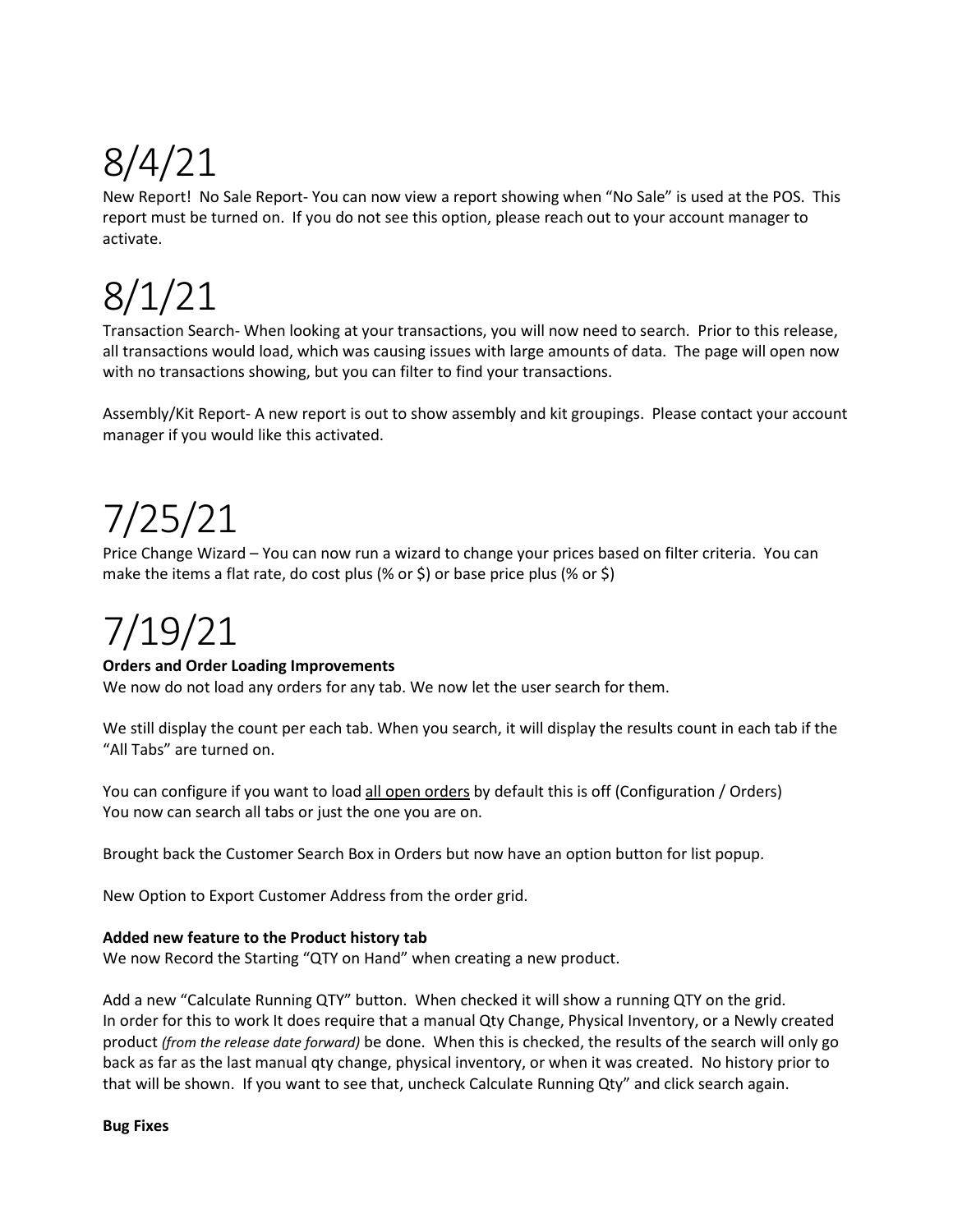When using a Mobile browser Cannot select package types buttons on Product sales by date Report" Inactive Job Numbers showing on Purchase Order and Transfer GRID drop-downs

## 7/12/2021

#### **Split Tendering with AR Bug**

#### **Product Wizard updates**

Now available to normal users not just tech users: "Set all Products' Quantity on Hand to 0 where Quantity on Hand is less than 0" New Wizard "Set All Products' Quantity on Hand to 0"

#### **Add warning message when making a manual quantity change**

Display this message anytime a manual change is being done on items that are part of a package family. The item must be part of a package family.

**Warning:** *This product is part of a Package Family. Pease check/change the quantities of all items in the Package Family when making a manual change.*

**Warning:** *Make sure that the item is not on any outstanding inventory functions that affect inventory (Included but not limited to: Purchase Orders, Transfers, Orders.)*

On the Physical Inventory Page added a message label:

*"You may want to run one of the Product Quantity Change Wizards before starting your Physical Inventory".* 

## 6/14/2021

### **E-commerce enhancements**

E-commerce miscellaneous bug fixes Add functionality to add multiple e-commerce sites per company Integrate WooCommerce Warehouses plugin by MyWorks Software This plugin allows Companies to have multiple pickup's locations in their WooCommerce site and Pomodo will Sync inventory and orders to the locations in Pomodo.

### **Order Grid enhancements**

Companies now can add and hide Order Grid Columns and save them.

## 5/16/2021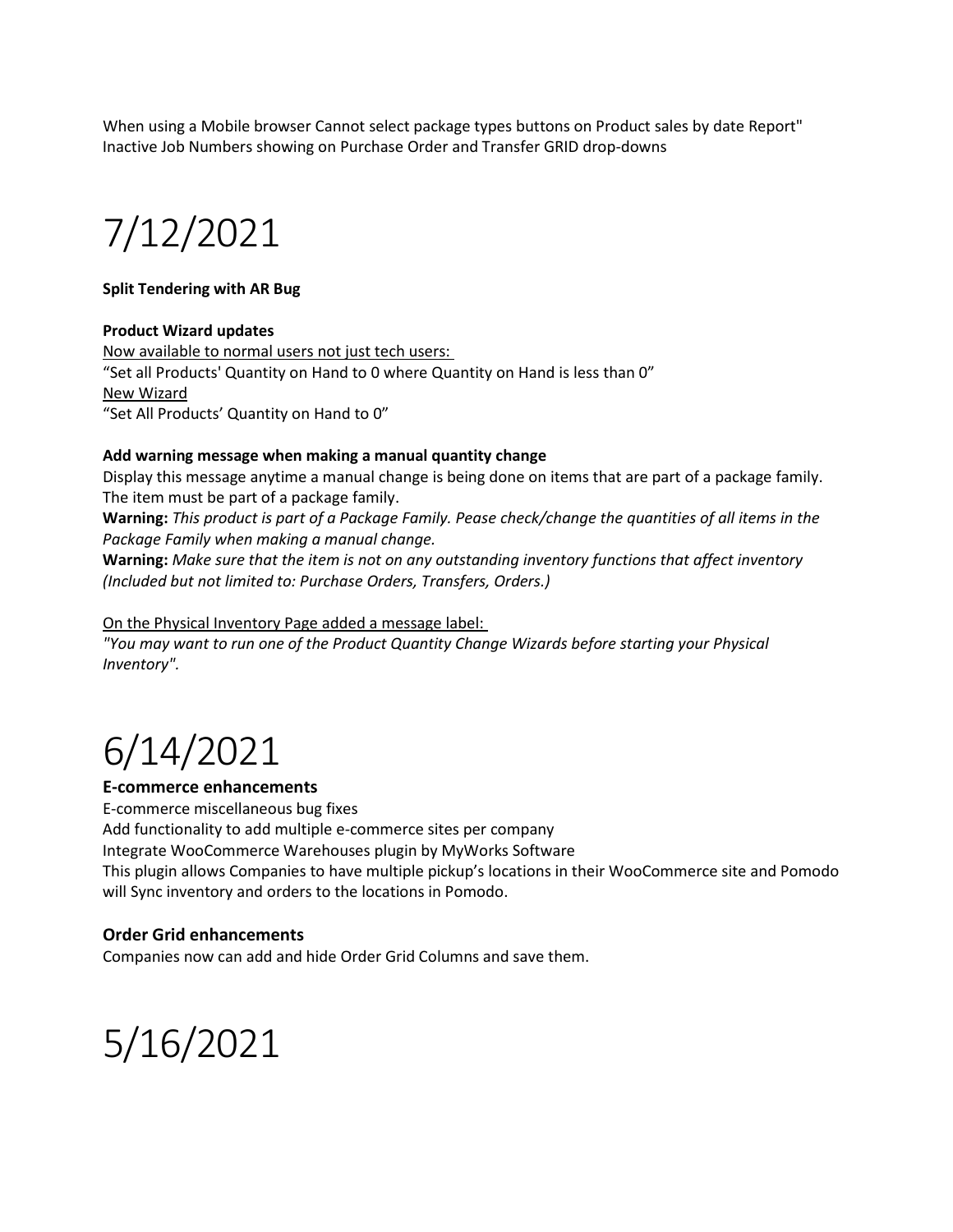### **Enhancement**

Add a "View Sources" button to the PO/Transfer/Return Qty on the Product Page. This button works similarly to the View Sources button for Qty Committed.

### **Bug Fixes**

Bug Fix for Cloud Order Returns not working Bug Fixes for E- Commerce Woo and X Cart Bug Fix Lot button not available on Transfers Out

## 4/18/2021

## **Automatic Discounts**

### Overview

There are new Automatic Discounts available both at the POS and the Cloud. If you are interested in using this feature, please call the office to request for us to turn it on for you. If you are using the Pomodo POS you will need to be upgraded with a new version.

There are three types of automatic discounts:

- **Mix & Match:** Customers receive a discount when they buy a certain quantity of similar items. The individual purchased quantities of all items that qualify for the discount are added together.
- **Quantity Per Item:** Customers receive a discount when they buy a certain quantity of the exact same item. Items that qualify for the discount are counted separately.
- **Buy X and Get Y:** Customers receive a number of items free or at a discounted price when they buy a certain quantity of those items at the regular price.

## **Serial Number Enhancements**

## 3/21/21

**Serial Number Notes**

**New version of POS was released (version 1.03.08)** Please see POS Release Notes

3/15/21

## **Updated Detailed Purchase Orders Report to accommodate partial PO'S**

3/11/21

**Bug Fix for Markups from Cost**

**Bug Fix for Product List Report**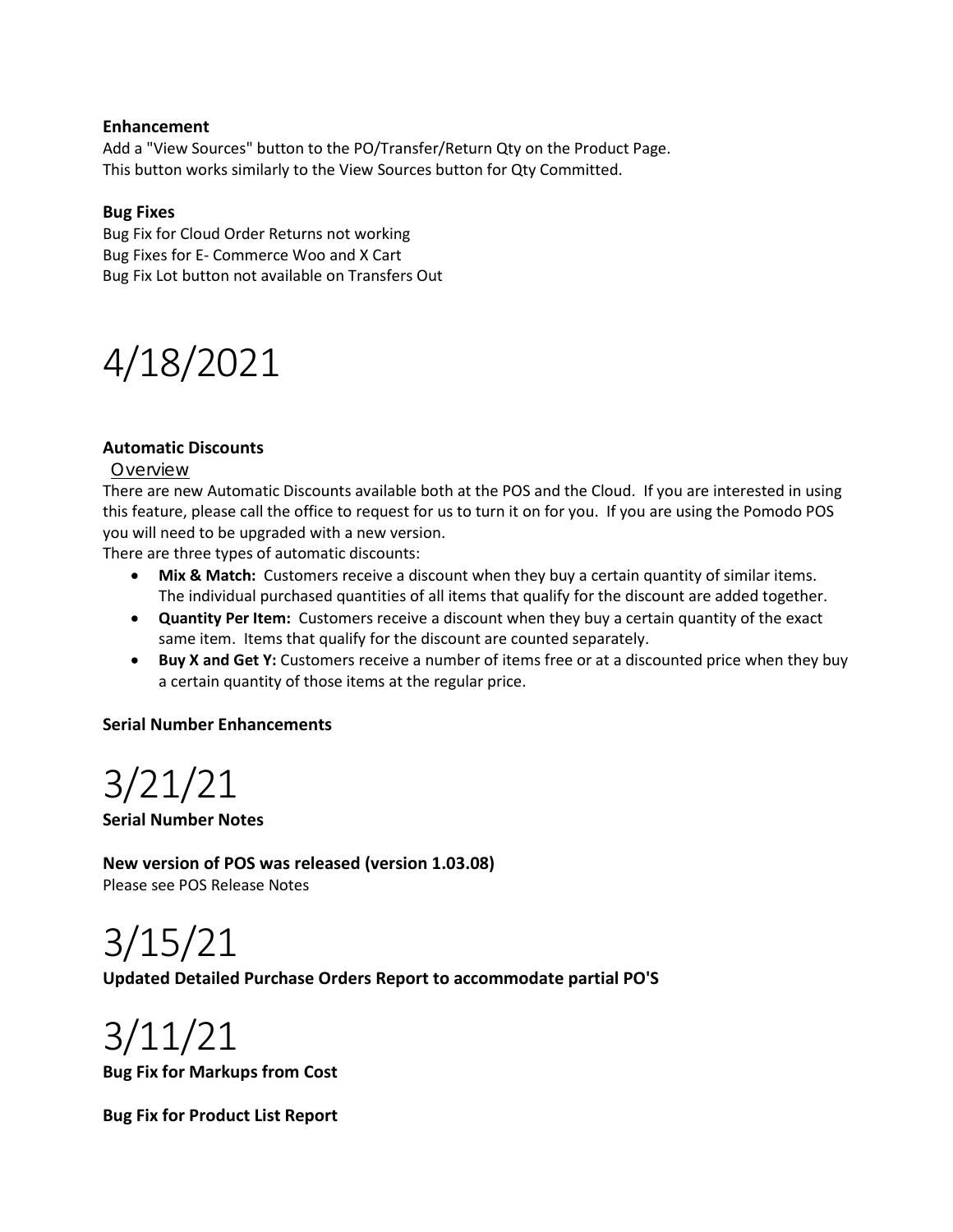3/8/21 **Bug Fix for Detailed Purchase Order Report**

2/28/21

**Bug Fix on Customer Statements**

**31 Gallon Beer Report released**

**Transfer Receipt enhancements**

**Split-Tendering enhancements**

2/14/21

**Product History enhancements with Package Breaking**

**Package Breaking consistency between POS and Cloud**

2/10/21 **Detailed Transfers Report bug fix**

2/07/21 **Improvements in synching package breaks from POS to Cloud**

1/27/21 **Bug fix on Detailed Transfers Report**